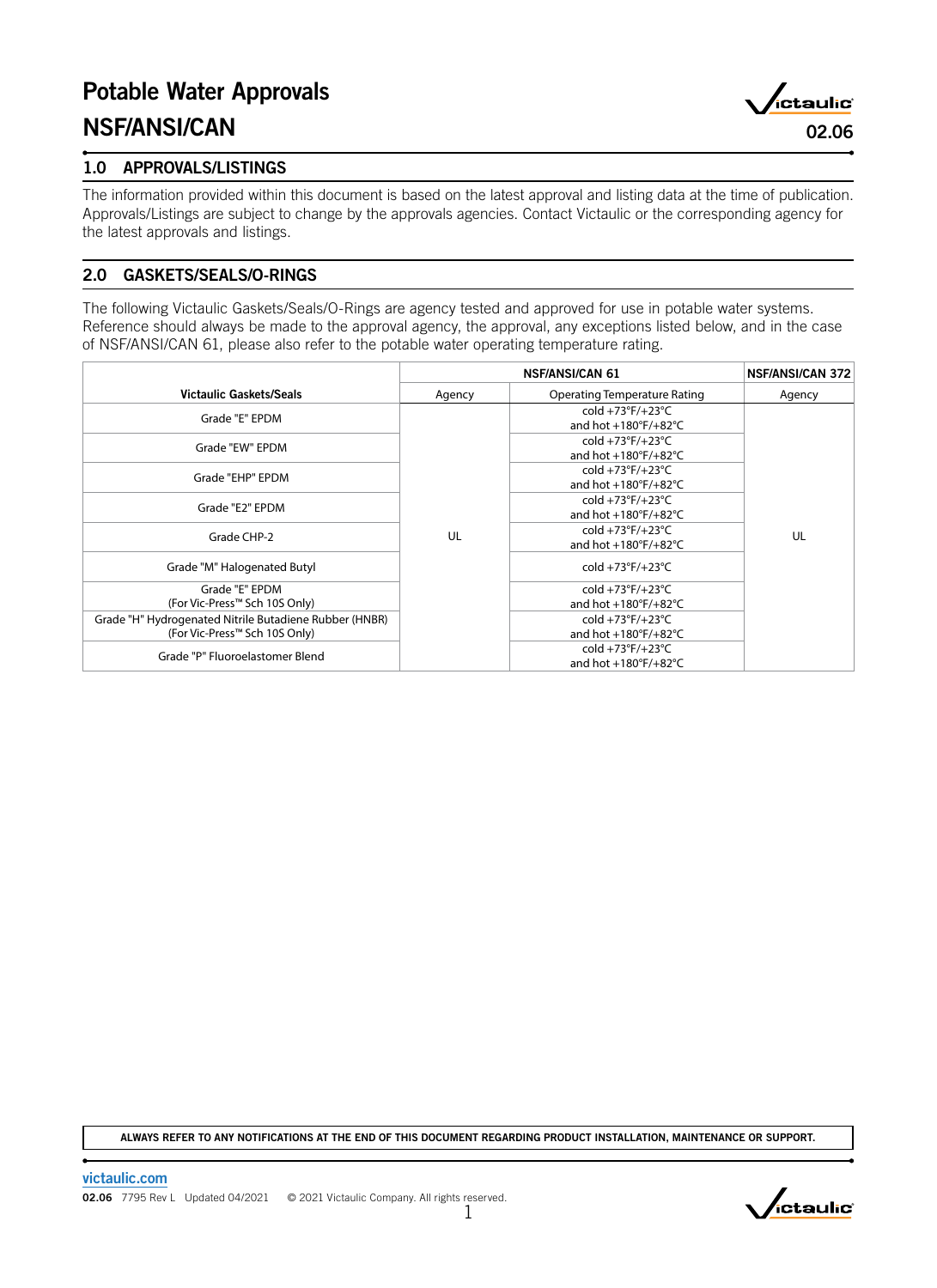# 3.0 MECHANICAL COUPLINGS

Potable water approvals are based on testing of a product's wetted components. In the case of most Victaulic mechanical couplings, the gasket/seal/o-ring is the only wetted component; therefore the use of a coupling in potable water applications is strictly dependent upon the potable water and low lead approval of the gasket/seal/o-ring. Reference the chart on page 1 for potable water NSF/ANSI/CAN 61 and NSF/ANSI/CAN 372 compliant gaskets/ seals/o-rings.

Victaulic's Bolted Split Sleeve Couplings are an exception to this rule. These products are designed with additional wetted surfaces and therefore must carry their own individual approvals. The following Victaulic Bolted Split Sleeve Couplings are agency tested and approved for use in potable water systems. Always refer to the certifying agency for approved temperature ratings and any specific model details.

|                                                                        |                                        | <b>NSF/ANSI/CAN 61</b>                                                    | <b>NSF/ANSI/CAN 372</b> |                            |  |  |  |
|------------------------------------------------------------------------|----------------------------------------|---------------------------------------------------------------------------|-------------------------|----------------------------|--|--|--|
| <b>Victaulic Mechanical Couplings</b>                                  | Operating Temperature Rating<br>Agency |                                                                           | Agency                  | <b>Product Publication</b> |  |  |  |
| <b>BOLTED SPLIT SLEEVE COUPLINGS</b>                                   |                                        |                                                                           |                         |                            |  |  |  |
| Style 230 Non-Restrained Flexible Coupling                             |                                        |                                                                           |                         | 60.01                      |  |  |  |
| Style 232 Restrained Flexible Coupling                                 | NSF Certified                          | $cold +73°F/+23°C$                                                        | NSF Certified           | 60.05                      |  |  |  |
| Style 233 Restrained Flexible Coupling<br>for Dynamic Joint Deflection |                                        |                                                                           |                         | 60.07                      |  |  |  |
| <b>OUTLET COUPLING</b>                                                 |                                        |                                                                           |                         |                            |  |  |  |
| Style 72 Coupling<br>(with Grade "E" EPDM gasket only)                 | UL Classified                          | cold $+73^{\circ}F/+23^{\circ}C$<br>and hot $+180^\circ$ F/ $+82^\circ$ C |                         | 06.10                      |  |  |  |

02.06 7795 Rev L Updated 04/2021 © 2021 Victaulic Company. All rights reserved.

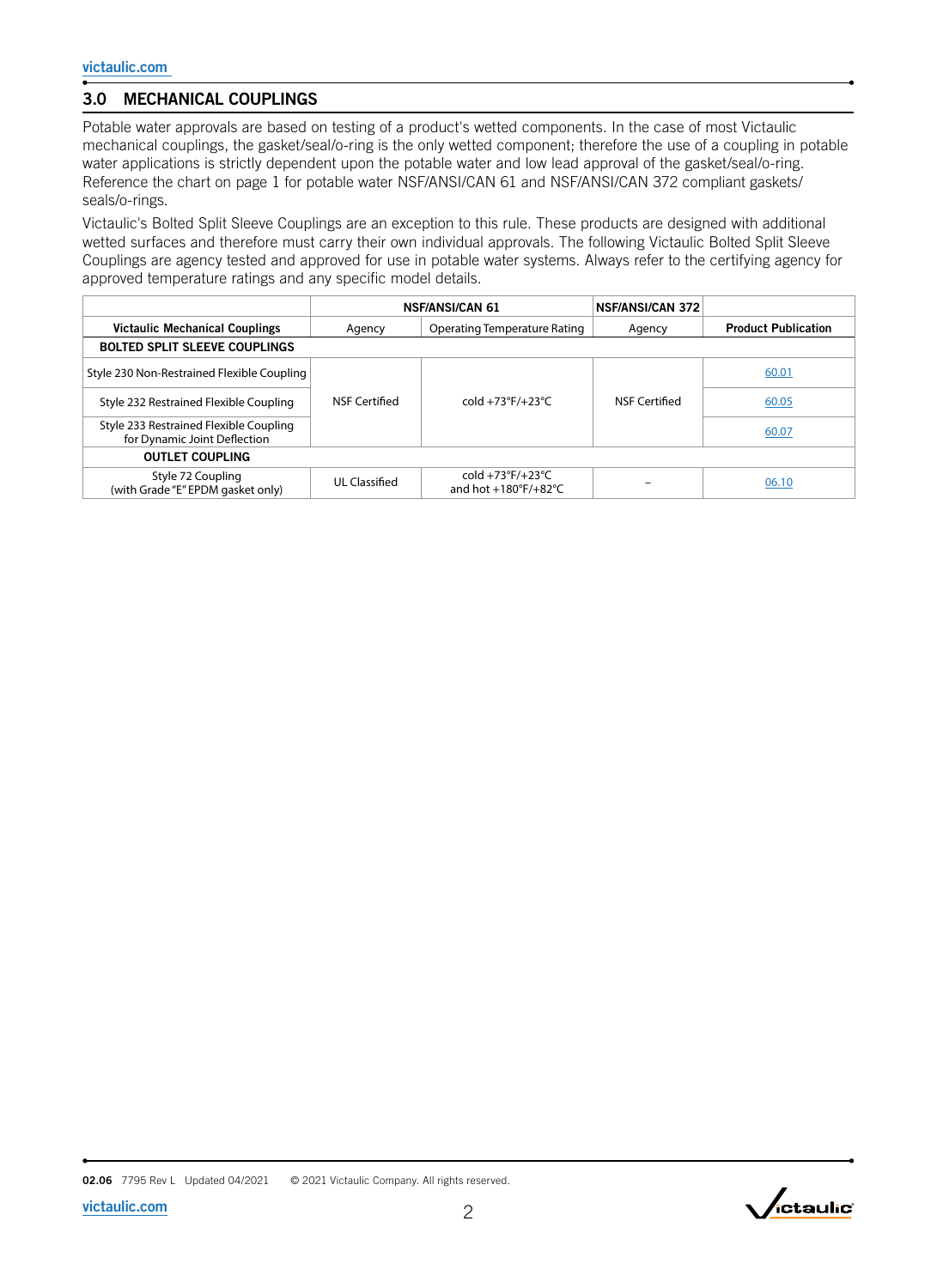# 4.0 FITTINGS

The following Victaulic Fittings are agency tested and approved for use in potable water systems. Reference should always be made to the approval agency, the approval, any approval specifics listed below, the gasket/seal/o-ring if applicable, and in the case of NSF/ANSI/CAN 61, please also refer to the potable water operating temperature rating.

Potable water approvals are based on testing of a product's wetted components. In the case of mechanical tees, the gasket/seal/o-ring and the body material are wetted components, therefore the use of a mechanical tee in potable water applications is strictly dependent upon the potable water and low lead approval of the gasket/seal/o-ring and the body material combined. The chart below is the complete product assembly approval and includes the operating temperature rating that corresponds toNSF/ANSI/CAN 61 for the product listed.

|                                                                                                 | <b>NSF/ANSI/CAN 61</b>                             |                                                          |                      | <b>NSF/ANSI/CAN 372</b>                                   |                      |                                      |  |
|-------------------------------------------------------------------------------------------------|----------------------------------------------------|----------------------------------------------------------|----------------------|-----------------------------------------------------------|----------------------|--------------------------------------|--|
| <b>Victaulic Fittings</b>                                                                       | (if applicable)                                    | Approval Specifics Gasket/Seal/O-Ring<br>(if applicable) | Agency               | Operating<br><b>Temperature Rating</b>                    | Agency               | Product<br><b>Publication</b>        |  |
| <b>COPPER</b>                                                                                   |                                                    |                                                          |                      |                                                           |                      |                                      |  |
| <b>Grooved Copper Fittings</b><br>(Wrot and/or Cast)                                            |                                                    |                                                          | <b>NSF Certified</b> | cold +73°F/+23°C<br>and hot +180°F/+82°C                  | <b>NSF Certified</b> | 22.04                                |  |
| Style 622 Mechanical-T® Bolted<br><b>Branch Outlet and Cross</b><br>Assembly for Grooved Copper | <b>Body Material</b><br>C89836                     | Grade P Only                                             |                      | cold +73°F/+23°C<br>and hot +180°F/+82°C                  |                      | 22.12                                |  |
| Style 641 Vic-Flange® Adapter<br>for Copper Tubing                                              |                                                    | Grade P Only                                             | <b>UL Classified</b> | cold +73°F/+23°C<br>and hot +180°F/+82°C                  | <b>UL Classified</b> | 22.03                                |  |
| Style 644 Installation-Ready™<br><b>Transition Coupling</b>                                     |                                                    | Grade P Only                                             |                      | cold +73°F/+23°C<br>and hot $+180^\circ$ F/ $+82^\circ$ C |                      | 22.44                                |  |
| Style 647<br><b>Dielectric Fitting</b>                                                          |                                                    |                                                          |                      | cold +73°F/+23°C<br>and hot +180°F/+82°C                  |                      | 22.21                                |  |
| <b>CPVC/PVC</b>                                                                                 |                                                    |                                                          |                      |                                                           |                      |                                      |  |
| <b>CPVC Grooved End Fittings</b>                                                                |                                                    |                                                          | <b>NSF Certified</b> | cold +73°F/+23°C and<br>hot +180°F/+82°C                  |                      | 33.03                                |  |
| <b>STAINLESS STEEL</b>                                                                          |                                                    |                                                          |                      |                                                           |                      |                                      |  |
| <b>Stainless Steel Fittings</b>                                                                 | Sch 5S, 10S and<br>Sch 40S Only                    |                                                          | <b>NSF Certified</b> | cold +73°F/+23°C<br>and hot +180°F/+82°C                  | <b>NSF Certified</b> | 17.16                                |  |
| Vic-Press®<br><b>Stainless Steel Fittings</b>                                                   | Sch 10 Only                                        | Grade E Only<br>Grade H Only                             | <b>UL Classified</b> | cold +73°F/+23°C<br>and hot +180°F/+82°C                  | <b>UL Classified</b> | 18.11 (Type 316)<br>18.12 (Type 304) |  |
| Style 422 Mechanical-T®<br><b>Bolted Branch Outlet</b><br>for Stainless Steel                   |                                                    | Grade E Only                                             | <b>NSF Certified</b> | cold +73°F/+23°C<br>and hot +180°F/+82°C                  | <b>NSF Certified</b> | 17.02                                |  |
| <b>GALVANIZED</b>                                                                               |                                                    |                                                          |                      |                                                           |                      |                                      |  |
| Standard<br>Grooved Fittings <sup>1</sup>                                                       | Galvanized Only                                    |                                                          | <b>UL Classified</b> | cold +73°F/+23°C                                          | <b>UL Classified</b> | 07.01                                |  |
| <b>AQUAMINE®</b>                                                                                |                                                    |                                                          |                      |                                                           |                      |                                      |  |
| <b>Aquamine Pipe</b><br>and Fittings                                                            |                                                    |                                                          | <b>NSF Certified</b> | cold +73°F/+23°C                                          | <b>NSF Certified</b> | 50.03                                |  |
| <b>DUCTILE IRON</b>                                                                             |                                                    |                                                          |                      |                                                           |                      |                                      |  |
| <b>AWWA Fittings</b>                                                                            | Cement lined with<br>a standard asphalt<br>coating |                                                          | <b>NSF Certified</b> | cold +73°F/+23°C                                          |                      | 23.05                                |  |

1 No. 10 90° Elbow, No. 11 45° Elbow, No. 12 22 1/2° Elbow, No. 13 11 1/4° Elbow, No. 100 90° Long Radius Elbow, No. 110 45° Long Radius Elbow, No. 20 Tee, No. 25 Tee with Grooved Branch, No. 30 45° Lateral, No. 60 Cap, No. 50 Concentric Reducer, No. 51 Eccentric Reducer.

02.06 7795 Rev L Updated 04/2021 © 2021 Victaulic Company. All rights reserved.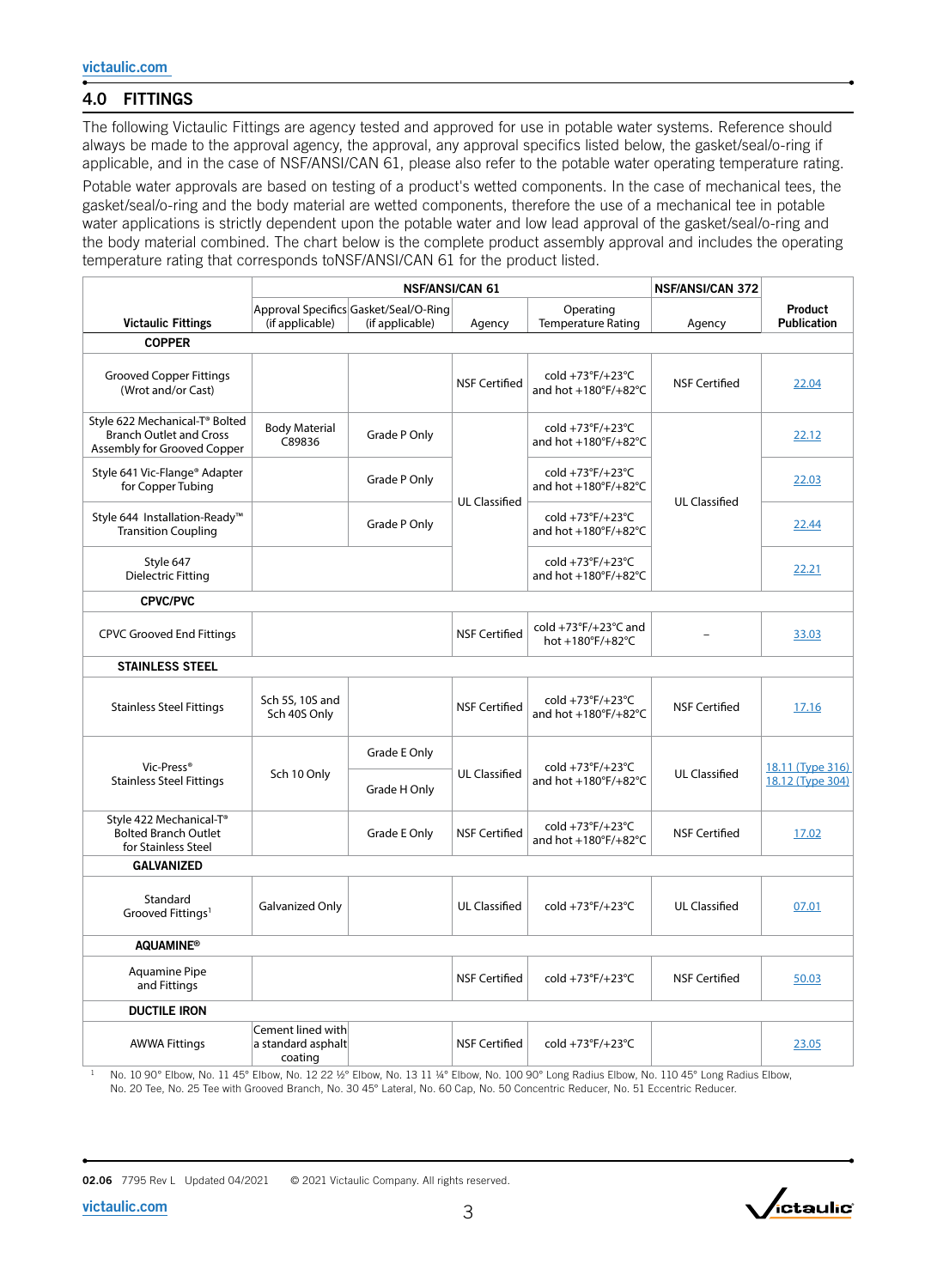# 5.0 VALVES/FLOW CONTROL DEVICES

The following Victaulic Valves are agency tested and approved for use in potable water systems. Reference should always be made to the approval agency, the approval, any exceptions listed below, the gasket/seal/o-ring if applicable, and in the case of NSF/ANSI/CAN 61, please also refer to the potable water operating temperature rating.

Potable water approvals are based on testing of a product's wetted components. In the case of valves/flow control devices, the gasket/seal/o-ring and the body material are wetted components, therefore the use of a valve/flow control device in potable water applications is strictly dependent upon the potable water and low lead approval of the gasket/ seal/o-ring and the body material combined. The chart below is the complete product assembly approval and inlcudes the operating temperature rating that corresponds to NSF/ANSI/CAN 61 for the product listed.

|                                                                                        | <b>NSF/ANSI/CAN 61</b>                                        |                                       |                      |                                                          | <b>NSF/ANSI/CAN 372</b> |                               |  |
|----------------------------------------------------------------------------------------|---------------------------------------------------------------|---------------------------------------|----------------------|----------------------------------------------------------|-------------------------|-------------------------------|--|
| <b>Victaulic Valves/Flow</b><br><b>Control Devices</b>                                 | <b>Approval Specifics</b><br>(if applicable)                  | Gasket/Seal/O-Ring<br>(if applicable) | Agency               | Operating<br><b>Temperature Rating</b>                   | Agency                  | Product<br><b>Publication</b> |  |
| <b>COPPER</b>                                                                          |                                                               |                                       |                      |                                                          |                         |                               |  |
| Series 608N Butterfly Valve                                                            |                                                               | Fluoroelastomer                       | <b>UL Classified</b> | cold $+73^{\circ}F/+23^{\circ}C$<br>and hot +180°F/+82°C | <b>UL Classified</b>    | 22.14                         |  |
| <b>CARBON STEEL</b>                                                                    |                                                               |                                       |                      |                                                          |                         |                               |  |
| Series 7A2 Butterfly Valve                                                             |                                                               |                                       |                      |                                                          | 08.27                   |                               |  |
| Series 7B2 Butterfly Valve                                                             |                                                               | <b>EPDM</b>                           | <b>NSF Certified</b> | cold +73°F/+23°C                                         | <b>NSF Certified</b>    | 10.12                         |  |
| <b>STAINLESS STEEL</b>                                                                 |                                                               |                                       |                      |                                                          |                         |                               |  |
| Series 415 Check Valve                                                                 | High flow,<br>high velocity<br>applications only <sup>2</sup> | <b>EPDM</b>                           | <b>UL Classified</b> | cold +73°F/+23°C                                         | <b>UL Classified</b>    | 17.37                         |  |
| Series 726S Ball Valve                                                                 |                                                               | Fluoroelastomer                       | <b>UL Classified</b> | $cold +73°F/+23°C$<br>and domestic hot<br>+140°F/+60°C   | <b>UL Classified</b>    | 08.23                         |  |
| Series 816 Check Valve                                                                 |                                                               | Fluoroelastomer                       | <b>UL Classified</b> | cold +73°F/+23°C<br>and hot +180°F/+82°C                 | <b>UL Classified</b>    | 17.46                         |  |
| Series 465 Plug Valve                                                                  | High flow,<br>high velocity<br>applications only <sup>2</sup> | <b>PTFE</b>                           | <b>UL Classified</b> | cold +73°F/+23°C                                         | <b>UL Classified</b>    | 17.36                         |  |
| Series P569 Vic-Press®<br><b>Stainless Steel Ball Valve</b>                            |                                                               |                                       |                      | cold +73°F/+23°C<br>and hot +180°F/+82°C                 |                         | 18.14                         |  |
| Series 861 VIC <sup>®</sup> -300 MasterSeal™<br><b>Stainless Steel Butterfly Valve</b> |                                                               | Fluoroelastomer                       | <b>UL Classified</b> | cold +73°F/+23°C<br>and hot +180°F/+82°C                 | <b>UL Classified</b>    | 17.45                         |  |
| Series 2957 Aquamine<br><b>Butterfly Valve</b>                                         |                                                               | EPDM                                  | <b>UL Classified</b> | cold +73°F/+23°C                                         | <b>UL Classified</b>    | 50.01                         |  |

<sup>2</sup> Reference ANSI/NSF 61 - 2012, sec. 3.3.2.